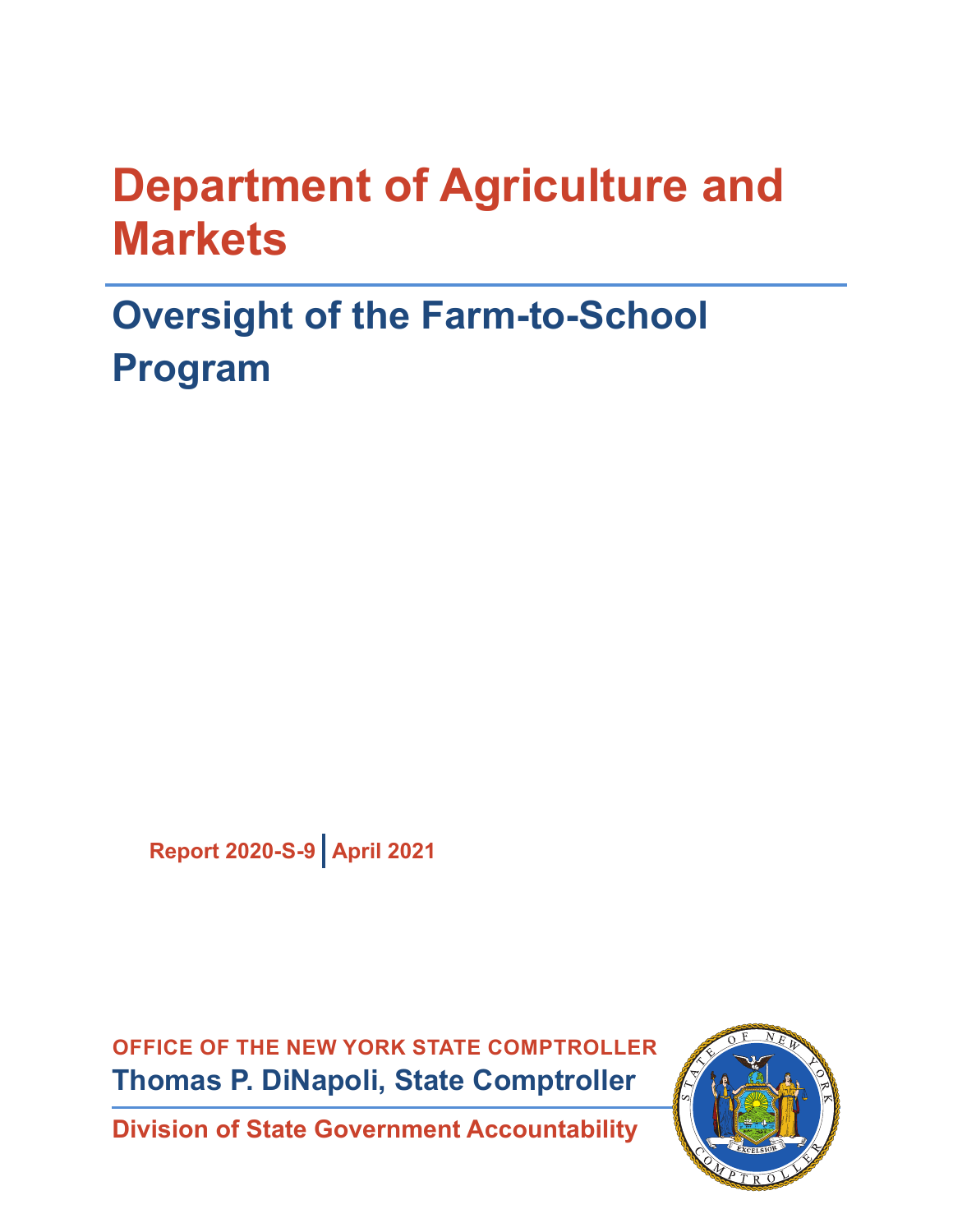## **Audit Highlights**

### **Objective**

To determine if the Department of Agriculture and Markets is adequately overseeing the Farm-to-School Program to ensure funds are used as intended and program goals are achieved. The audit covers the period January 1, 2016 through October 20, 2020.

#### **About the Program**

The mission of the Department of Agriculture and Markets (Department) is to promote the State's agriculture and its high-quality and diverse products; foster agricultural environmental stewardship; and safeguard the State's food supply, land, and livestock. New York's Farm-to-School Program (Program) was established to increase school districts' and individual schools' purchase of local specialty crops by developing existing strengths while building additional relationships between schools. The Program is intended to connect schools with local farms and food producers, strengthen local agriculture, improve student health, and promote regional food system awareness. By providing financial assistance to develop programs, schools should be better positioned to purchase food from State farms. From January 2016 to February 2020, the Department entered into 45 Program contracts totaling \$4.2 million with 34 different entities. During this period, the Department reimbursed recipients over \$2.6 million for Program expenses such as salary for Program coordinators, consulting services for safety or food service, and a variety of equipment for food preparation (e.g., fruit and vegetable slicers) and storage (e.g., commercial refrigerators).

### **Key Findings**

We found the Department needs to improve monitoring of both Program expenditures and recipient performance to ensure recipients use funds as intended and achieve Program goals. We generally attribute these findings to a breakdown in monitoring functions as well as a lack of policies and procedures to guide staff on Program monitoring. We reviewed 21 (of 45) Program contracts totaling approximately \$2.27 million, of which \$1.71 million had been expended as of February 2020. We found about \$1.17 million (68 percent) in expenses for 17 contracts either lacked sufficient documentation to support expenses paid or were not authorized under the contract. Further, 19 of the 21 contracts we reviewed had missing, late, and/or incomplete quarterly progress reports. These reports are designed to track the recipient's progress and are a critical tool in determining whether contractors are performing as they should. Therefore, the Department's ability to monitor and ensure contractors are performing as required, including meeting terms of the contracts and goals of the Program, is reduced.

### **Key Recommendations**

- **Develop policies and procedures to provide guidance on what documentation should be** maintained for contract reimbursement and monitoring of contract terms and conditions.
- Take appropriate action to investigate and recover, where applicable, the \$1,169,243 in unsupported, insufficiently supported, and unauthorized Program reimbursements.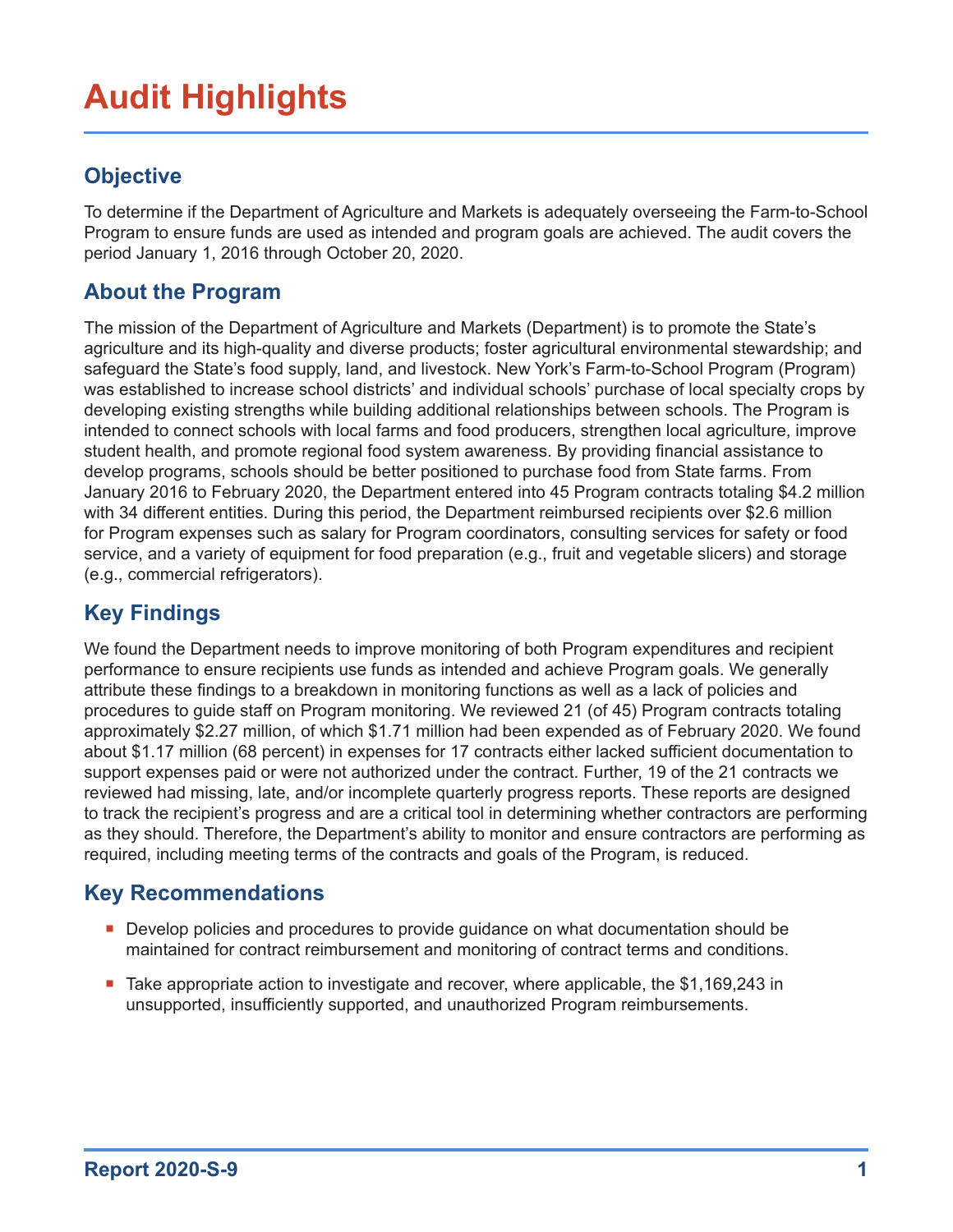

#### **Office of the New York State Comptroller Division of State Government Accountability**

April 19, 2021

Richard Ball Commissioner Department of Agriculture and Markets 10B Airline Drive Albany, NY 12235

Dear Commissioner Ball:

The Office of the State Comptroller is committed to helping State agencies, public authorities, and local government agencies manage their resources efficiently and effectively. By so doing, it provides accountability for the tax dollars spent to support government operations. The Comptroller oversees the fiscal affairs of State agencies, public authorities, and local government agencies, as well as their compliance with relevant statutes and their observance of good business practices. This fiscal oversight is accomplished, in part, through our audits, which identify opportunities for improving operations. Audits can also identify strategies for reducing costs and strengthening controls that are intended to safeguard assets.

Following is a report of our audit entitled *Oversight of the Farm-to-School Program*. This audit was performed pursuant to the State Comptroller's authority under Article V, Section 1 of the State Constitution and Article II, Section 8 of the State Finance Law.

This audit's results and recommendations are resources for you to use in effectively managing your operations and in meeting the expectations of taxpayers. If you have any questions about this report, please feel free to contact us.

Respectfully submitted,

*Division of State Government Accountability*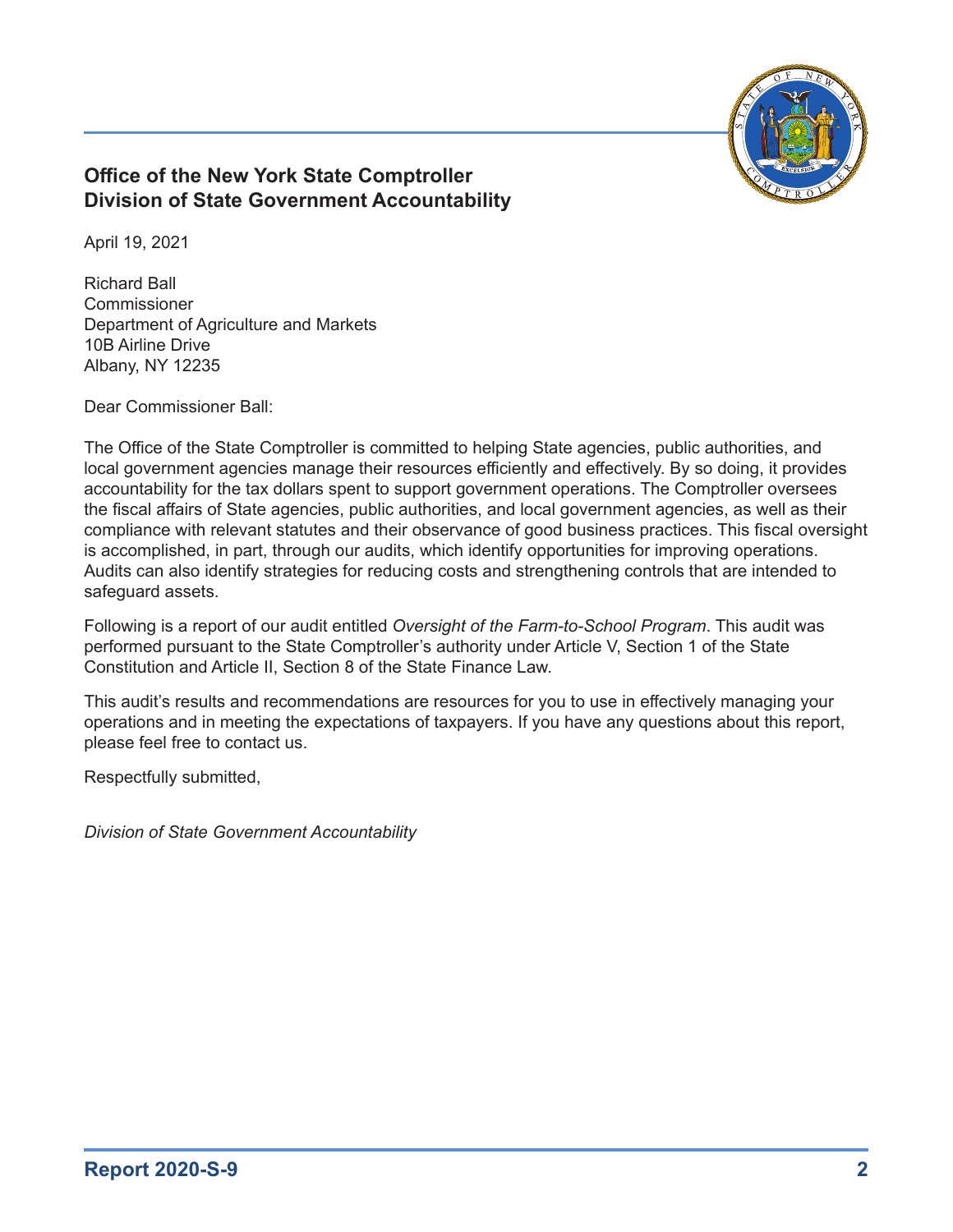## **Contents**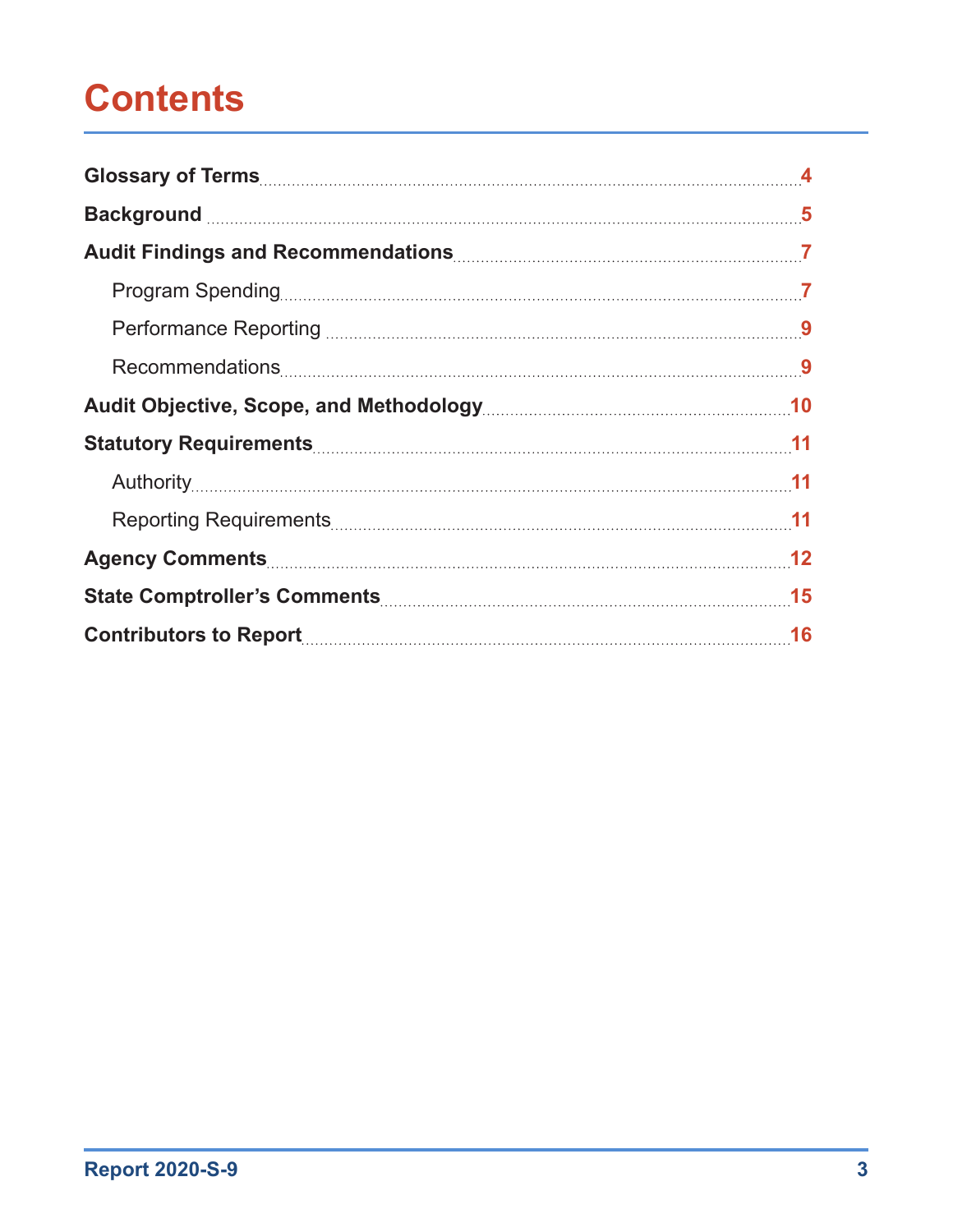# <span id="page-4-0"></span>**Glossary of Terms**

| Term                    | <b>Description</b>                           | <b>Identifier</b> |
|-------------------------|----------------------------------------------|-------------------|
| Department              | Department of Agriculture and Markets        | Auditee           |
| Guide                   | New York State Guide to Financial Operations | Guidance          |
| Program                 | New York's Farm-to-School Program            | <b>Key Term</b>   |
| <b>Progress Reports</b> | Quarterly narrative reports                  | <b>Key Term</b>   |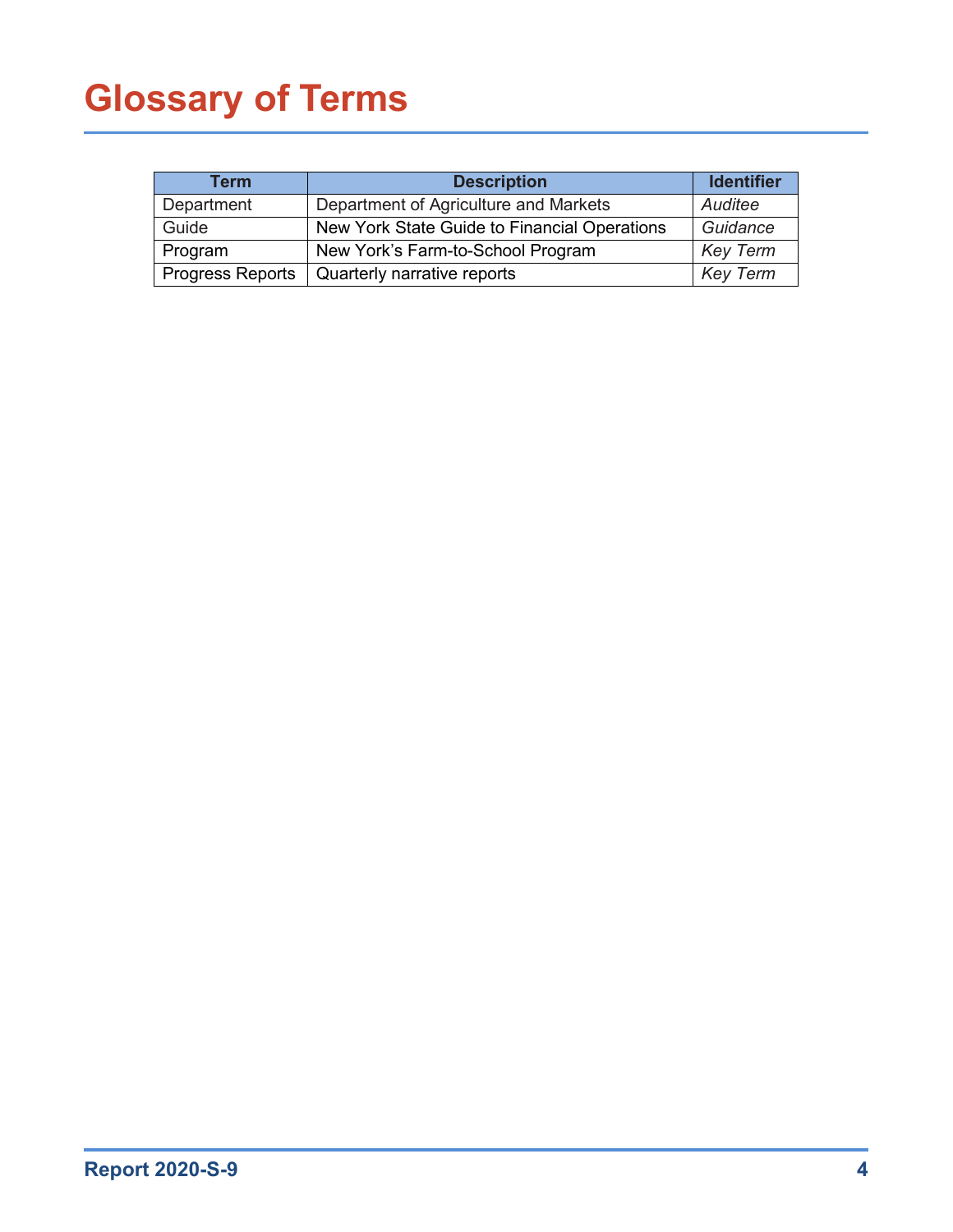# <span id="page-5-0"></span>**Background**

The mission of the Department of Agriculture and Markets (Department) is to promote the State's agriculture and its high-quality and diverse products; foster agricultural environmental stewardship; and safeguard the State's food supply, land, and livestock. New York's Farm-to-School Program (Program) was established to increase school districts' and individual schools' purchase of local specialty crops by developing existing strengths while building additional relationships between schools. The Program is intended to connect schools with local farms and food producers, strengthen local agriculture, improve student health, and promote regional food system awareness. By providing financial assistance to develop programs, schools should be better positioned to purchase food from State farms.

The Department, through its Food and Nutrition Unit, oversees the Program. In cooperation with the State Education Department, the Department facilitates and provides financial assistance to promote the purchase of State farm products by schools, universities, and other educational institutions (e.g., K-12 school authorities, charter schools, not-for-profit organizations, and tribal organizations). The Department competitively awards grant funding to schools for projects based on several factors including reasonableness of cost, project benefits, and plans of work. Each project is divided into objectives and tasks, each of which must be accompanied by one or more performance measures. The Department uses the performance measures to determine the success of each project. For example, recipients may use funds to hire farm-to-school coordinators whose responsibilities may include connecting local farms to their school. In such cases, the performance measure would be whether a coordinator was hired and their responsibilities were clearly established. The types of projects vary under the Program, but may be used by schools for Program coordinator salaries, consulting services for safety or food service, and a variety of equipment for food preparation (e.g., fruit and vegetable slicers) and storage (e.g., commercial refrigerators).

In addition to awarding competitive grants, the Department's budget dedicated separate funding directly to a single not-for-profit organization to develop Program initiatives that will help schools purchase more food from local farmers. The funding, which ended in 2019, was meant to cover the not-for-profit's Program personal and non-personal services and included reimbursement to covered school districts for school meals ranging from \$0.05 to \$0.25 (per meal) based on the use of local ingredients.

Each grant recipient enters into a contract with the Department for eligible projects, which align to the goals of the Program. The contract defines the terms, conditions, and recipient responsibilities. The Department approves a work plan and budget for the project, which the recipient must follow. The Department may authorize changes to the contract (e.g., to the budget), but the modifications must be mutually agreed upon and documented in writing.

Recipients submit reimbursement requests for expenses and narrative reports (progress reports) on a quarterly basis. Recipients should submit these reports regardless of whether they have a quarterly reimbursement request or not. These reports summarize the services rendered during the quarter and should detail how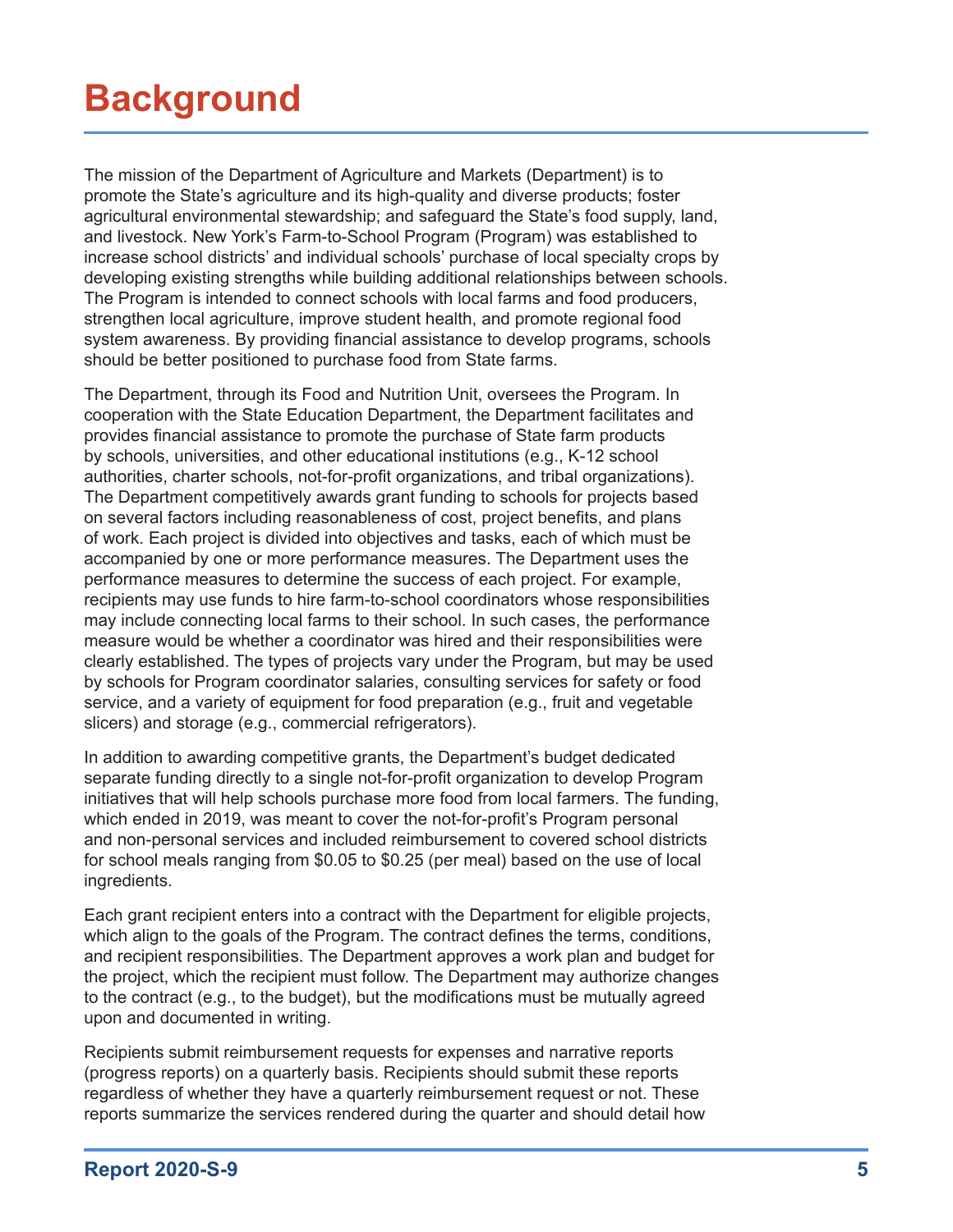the recipient has progressed toward attaining the goals listed in the contract's work plan. All goals and objectives of the project, discussion of problems encountered, and steps taken to resolve them should also be addressed in these reports.

Reimbursement requests should include complete and accurate billing invoices with all supporting documentation. The New York State Guide to Financial Operations (Guide), which outlines the statewide accounting policies, procedures, and related mandates, states that agencies should obtain enough information to provide assurance that contractors (recipients) delivered goods and/or services as expected. Further, the Guide states every agency should have a process to monitor and evaluate contractor performance to determine whether they deliver goods and services in accordance with the contract terms and other requirements. Managers should identify and understand all contractor requirements. Effective contract monitoring helps ensure agencies get what they need, provides a basis for payment, supports programmatic objectives, and helps reduce the risk of fraud and waste.

Lastly, recipients are required to submit a final report after the end of the contract. The recipient must submit the final report no later than 60 days after the end of the contract and prior to receiving final payment. The report should address all aspects of the Program and detail how recipients used funds to achieve the goals set forth in the contract's work plan.

From January 2016 to February 2020, the Department entered into 45 Program contracts totaling \$4.2 million with 34 different entities. During this period, the Department reimbursed recipients over \$2.6 million for Program expenses.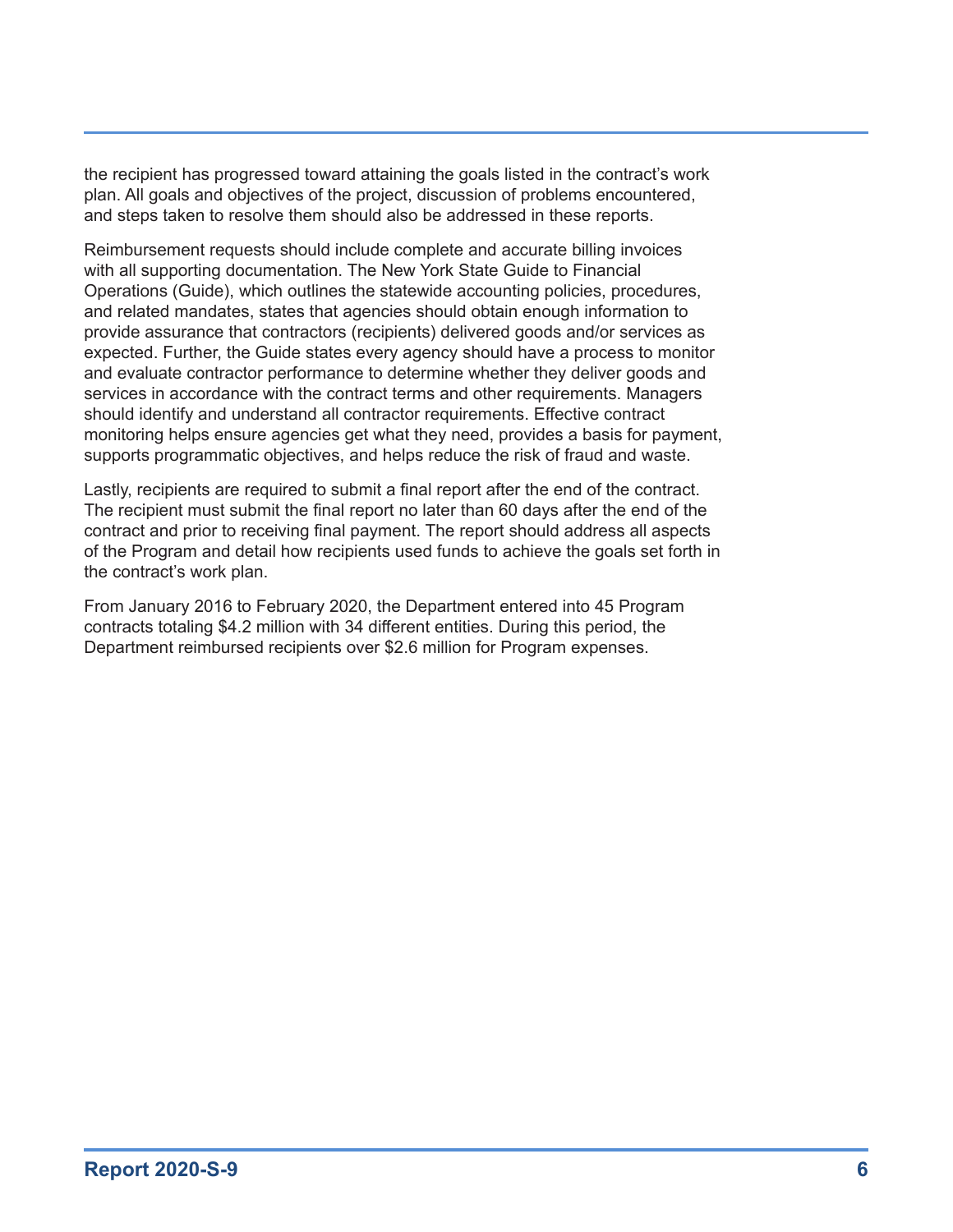# <span id="page-7-0"></span>**Audit Findings and Recommendations**

We found the Department needs to improve monitoring of both Program expenditures and recipient performance to ensure recipients use funds as intended and achieve Program goals to connect schools with local farms and food producers, strengthen local agriculture, improve student health, and promote regional food system awareness. We generally attribute our findings to a breakdown in monitoring functions, staff turnover, and a lack of policies and procedures to guide staff on Program monitoring.

### **Program Spending**

We found the Department needs to improve controls for monitoring Program expenditures to ensure they are appropriate and that recipients are meeting contract expectations as described in the work plans. Since the Department does not adequately ensure expenses meet contract requirements, the ability to monitor the Program's success is limited because contract terms, including spending requirements, are directly tied to the goals of the Program. We reviewed 21 (of 45) Program contracts totaling approximately \$2.27 million, of which \$1.71 million had been expended as of February 2020. We found about \$1.17 million (68 percent) in expenses for 17 contracts either lacked sufficient documentation to support expenses paid or were not authorized under the contract. For a majority (52 percent, or \$609,000) of the \$1.17 million, the Department had no documentation for the expenses – further, most of these unsupported expenses (87 percent, or \$528,000) had been paid to a single recipient. The remaining expenditures (32 percent or \$543,000) of the \$1.71 million were appropriate and sufficiently supported. The following diagram illustrates these findings in detail: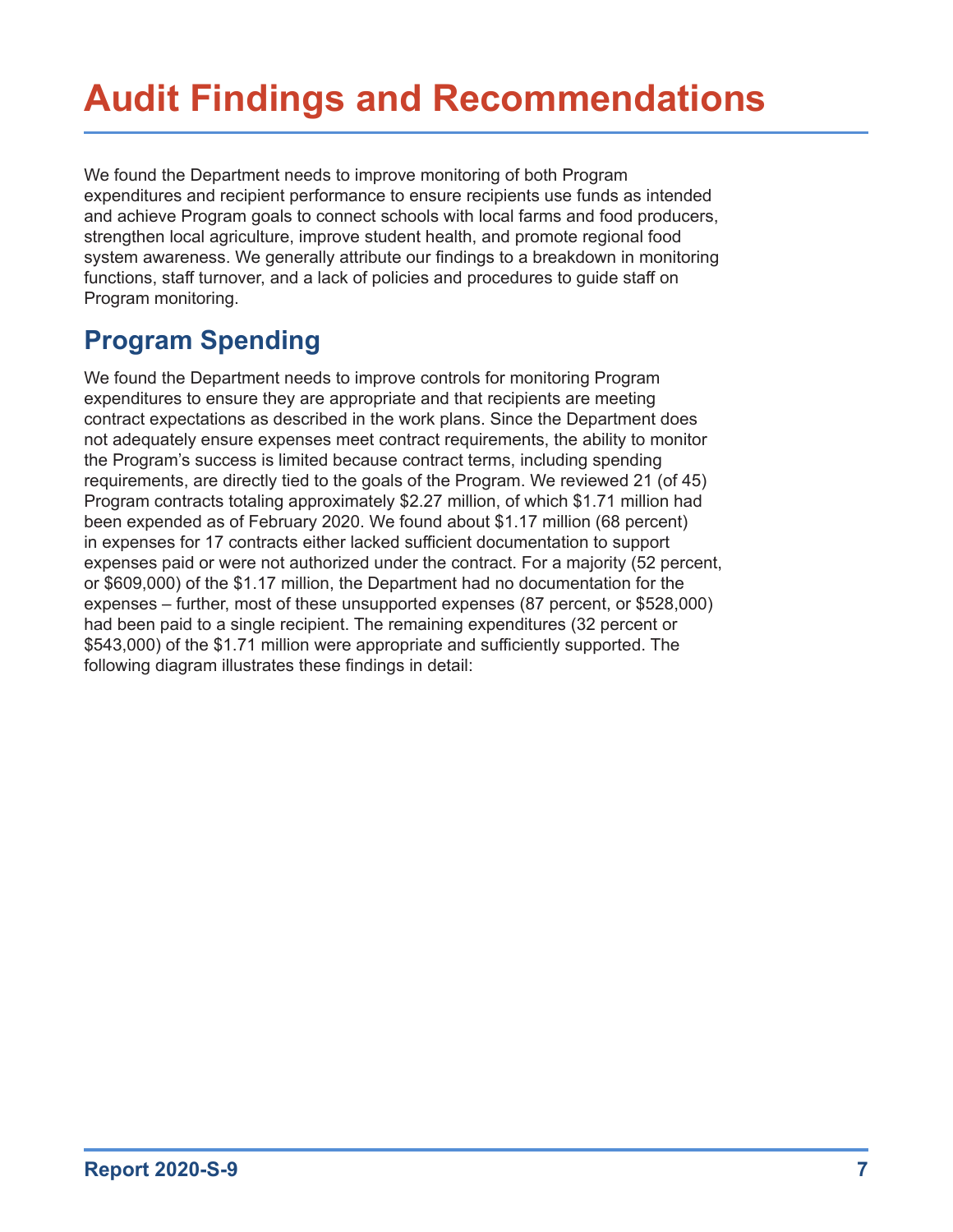| <b>Program Expenditures With Exceptions</b><br>\$1,169,243(68%)                                                                                                                                                   |                                                                                                                                                                                                         |                                                                                                                                                                               |  |
|-------------------------------------------------------------------------------------------------------------------------------------------------------------------------------------------------------------------|---------------------------------------------------------------------------------------------------------------------------------------------------------------------------------------------------------|-------------------------------------------------------------------------------------------------------------------------------------------------------------------------------|--|
| <b>Unsupported</b><br>\$609,024 (52%)                                                                                                                                                                             | <b>Insufficiently</b><br><b>Supported</b><br>\$470,530 (40%)                                                                                                                                            | <b>Unauthorized</b><br>\$89,689 (8%)                                                                                                                                          |  |
| Department did not<br>receive any<br>supporting<br>documentation (e.g.,<br>invoices, receipts,<br>checks, bank<br>statements, and pay<br>stubs) for expenses<br>paid.                                             | <b>Department received</b><br>insufficient evidence<br>(e.g., invoices,<br>receipts, checks, bank<br>statements, and pay<br>stubs) for expenses<br>paid.                                                | Department approved payments<br>for expenditures that exceeded<br>allotted budgeted amounts or<br>were not agreed upon in the<br>contract.                                    |  |
| Most of the<br>expenditures were<br>reimbursements to a<br>single recipient for<br>\$528,643. The<br>recipient stated the<br>majority of these<br>reimbursements<br>(\$380,259) were for<br>contractual services. | More than half of the<br>expenditures<br>(\$237,755) were<br>salary<br>reimbursements for<br>12 contracts. The<br>recipients did not<br>provide support that<br>the expenses were<br>paid to employees. | A significant amount of this<br>total (37 percent, or \$33,123)<br>was inappropriately reimbursed<br>to a single recipient for<br>unauthorized salary and travel<br>expenses. |  |

We generally attribute these findings to a breakdown in monitoring functions necessary to safeguard State assets from fraud, waste, and abuse as well as to ensure that recipients use funds to achieve Program goals. Additionally, there are no written policies and procedures (aside from the Guide) to inform staff as to what constitutes appropriate support for contract payments. Three staff are assigned to monitor the Program; however, there has been turnover with those positions during the scope of our audit (January 2016 through October 2020). This turnover, coupled with a lack of written policies and procedures, may have contributed to a lack of monitoring efforts.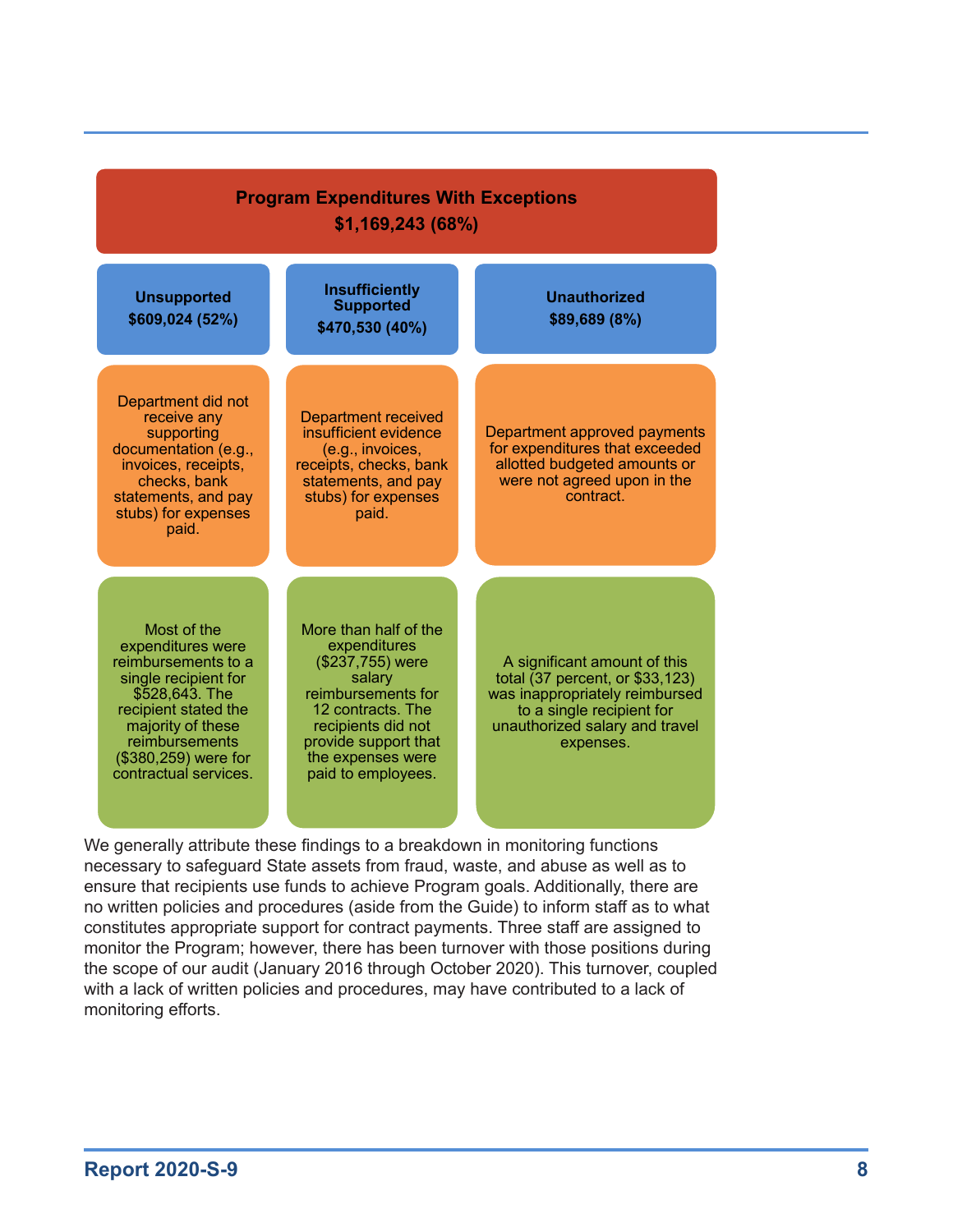### <span id="page-9-0"></span>**Performance Reporting**

The breakdown in monitoring functions similarly caused weaknesses in oversight of the recipient contract performance. Progress reports are designed to track recipient progress and are a critical tool in determining whether recipients are performing as they should, including meeting terms of the contracts and goals of the Program.

Of the 21 contracts we reviewed, 19 had missing, late, and/or incomplete quarterly progress reports. For example, one contractor submitted two reports, each covering a one-year period, instead of the required eight quarterly reports. While the reports covered the same two-year period as the required quarterly reports, the delay in submission limits the Department's ability to monitor and ensure the contractor is performing as required throughout the contract's life. Additionally, 12 of the 21 contracts we reviewed had ended and required the recipient to submit a final report. However, 8 of the 12 final reports were late or incomplete.

We found evidence that Department officials communicated reporting requirements when contracts began, but did not always follow up or document follow-up when recipients failed to meet reporting requirements. For 17 of the 19 contracts with missing, late, and/or incomplete reports, we did not find evidence that Department officials followed up with recipients. Department officials explained that it is common for them to verbally follow up with recipients, which they do not always document. They stated they plan to document these verbal follow-ups in the future.

### **Recommendations**

- **1.** Develop written policies and procedures to provide guidance on what documentation should be maintained for contract reimbursement and monitoring of contract terms and conditions.
- **2.** Take appropriate action to investigate and recover, where applicable, the \$1,169,243 in unsupported, insufficiently supported, and unauthorized Program reimbursements.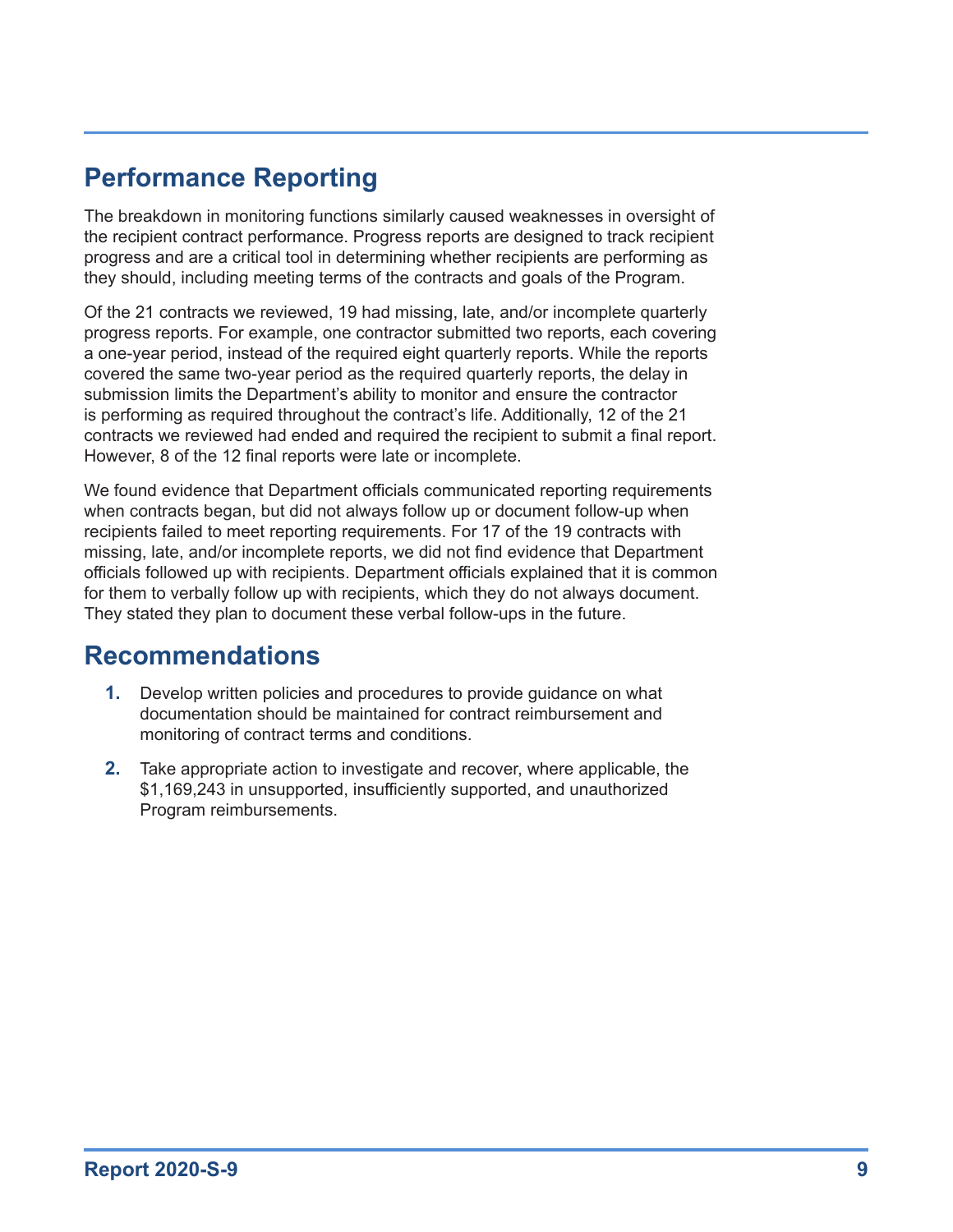# <span id="page-10-0"></span>**Audit Objective, Scope, and Methodology**

The objective of our audit was to determine if the Department was adequately overseeing the Farm-to-School Program to ensure funds were used as intended and program goals were achieved. The audit covers the period January 1, 2016 through October 20, 2020.

To accomplish our objective, we first identified the population of Farm-to-School Program contracts effective between January 1, 2016 and February 4, 2020. We used data from the Statewide Financial System and the Department to corroborate and ultimately identify the population of 45 Program contracts with 34 different entities totaling \$4,224,015, of which \$2,644,896 was expended by February 4, 2020

We judgmentally sampled 21 contracts awarded to 18 different entities, totaling \$2,275,448, of which \$1,712,601 was expended. While we selected the 21 contracts primarily based on those with the most expenditures, we also considered the amount awarded, the year the contract started or ended, and the recipient. We requested and reviewed the files of the 21 sampled recipients. These files included the physical contracts, quarterly progress reports, final reports, expenditure reports, and other supporting documentation. We also reviewed correspondence between the recipients and the Department. We examined the Department's internal controls and assessed their adequacy as they related to our objective. We reviewed applicable policies, procedures, laws, and regulations, and interviewed Department staff responsible for managing the Program. The results from our sample cannot be used to project our conclusions across the population as whole.

Due to the emerging COVID-19 pandemic in March 2020, our ability to travel and conduct in-person audit work at recipient locations was limited. Therefore, we were unable to physically visit any of the recipients to further determine if the reimbursements were appropriate, instead relying largely on supporting documentation received by the Department from recipients and other corroborating evidence, where possible, to support our audit findings.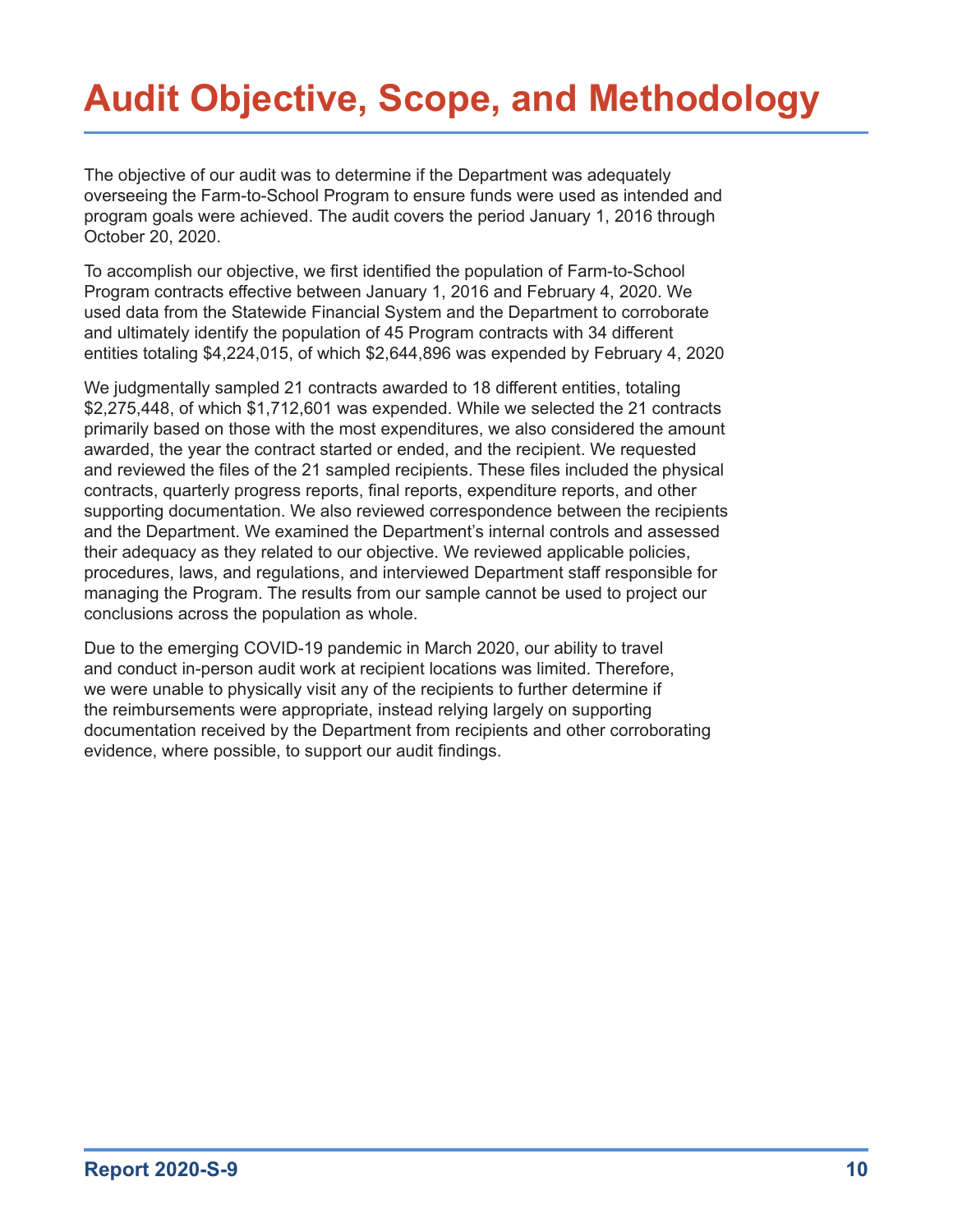### <span id="page-11-0"></span>**Authority**

This audit was performed pursuant to the State Comptroller's authority under Article V, Section 1 of the State Constitution and Article II, Section 8 of the State Finance Law.

We conducted our performance audit in accordance with generally accepted government auditing standards. Those standards require that we plan and perform the audit to obtain sufficient, appropriate evidence to provide a reasonable basis for our findings and conclusions based on our audit objective. We believe that the evidence obtained provides a reasonable basis for our findings and conclusions based on our audit objective.

In addition to being the State Auditor, the Comptroller performs certain other constitutionally and statutorily mandated duties as the chief fiscal officer of New York State. These include operating the State's accounting system; preparing the State's financial statements; and approving State contracts, refunds, and other payments. These duties may be considered management functions for purposes of evaluating organizational independence under generally accepted government auditing standards. In our opinion, these functions do not affect our ability to conduct independent audits of program performance.

### **Reporting Requirements**

A draft copy of the report was provided to Department officials for their review and comment. Their comments were considered in preparing this final report and are attached in their entirety to the end of it, along with our own State Comptroller's Comments addressing certain Department statements where they disagreed with certain statements in the report. In general, Department officials agreed with our recommendations and indicated actions they would take to implement them.

Within 180 days after final release of this report, as required by Section 170 of the Executive Law, the Commissioner of the Department of Agriculture and Markets shall report to the Governor, the State Comptroller, and the leaders of the Legislature and fiscal committees, advising what steps were taken to implement the recommendations contained herein, and where recommendations were not implemented, the reasons why.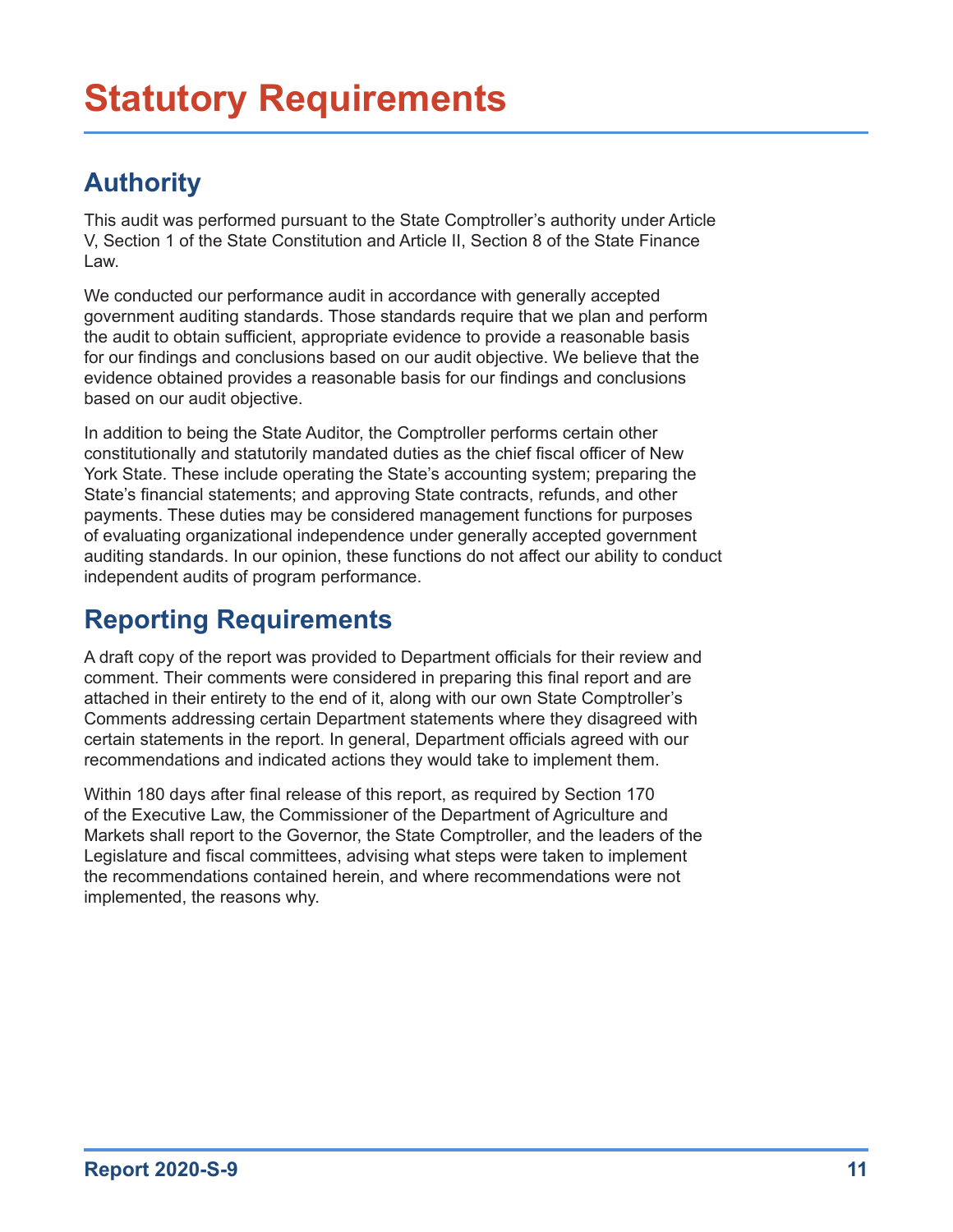## <span id="page-12-0"></span>**Agency Comments**



ANDREW M. CUOMO Governor

RICHARD A. BALL Commissioner

December 24, 2020

Mr. Brian Reilly, Audit Director Office of the State Comptroller Division of State Government Accountability 110 State Street 11<sup>th</sup> Floor Albany, New York 12236-0001

#### New York State Department of Agriculture and Markets Response to Draft Audit Report 2020-S-9– Oversight of the Farm-to-School Program.

Dear Mr. Reilly,

The New York State Department of Agriculture and Markets (Department) has reviewed the Office of the New York State Comptroller's (OSC) findings titled "Oversight of the Farm-to-School Program" dated December 2020 and, by this letter, responds to OSC's findings and recommendations.

Department responses to the State Comptroller's recommendations can be found below.

#### Recommendations:

1) Develop policies and procedures to provide guidance on what documentation should be maintained for contract reimbursement and monitoring of contract terms and conditions.

The Department has taken action to enhance documented policies and procedures and increase written guidance on how to monitor and approve contract reimbursement. Specifically;

- A team has been created within the Division Agriculture and Development (Ag Dev) specializing in the contract process and claims review procedures. This team is documenting Standard Operating Procedures (SOP) that will be utilized to assist Program Managers in processing claim reimbursement requests.
- Templates have been developed to standardize communication and requests with vendors to ensure accurate and adequate documentation is obtained prior to authorizing payment.
- A performance report tracking system across all Farm-to-School contracts has been implemented.
- 2) Take appropriate action to investigate and recover, where applicable the \$1,169,243 in unsupported, insufficiently supported and unauthorized Program reimbursements:
	- Of the \$1,169,243, \$121,405.37 was supported with an invoice provided by the vendor. An invoice represents an obligation to pay, it has not been the Departments policy to

#### [Comment 1](#page-15-1)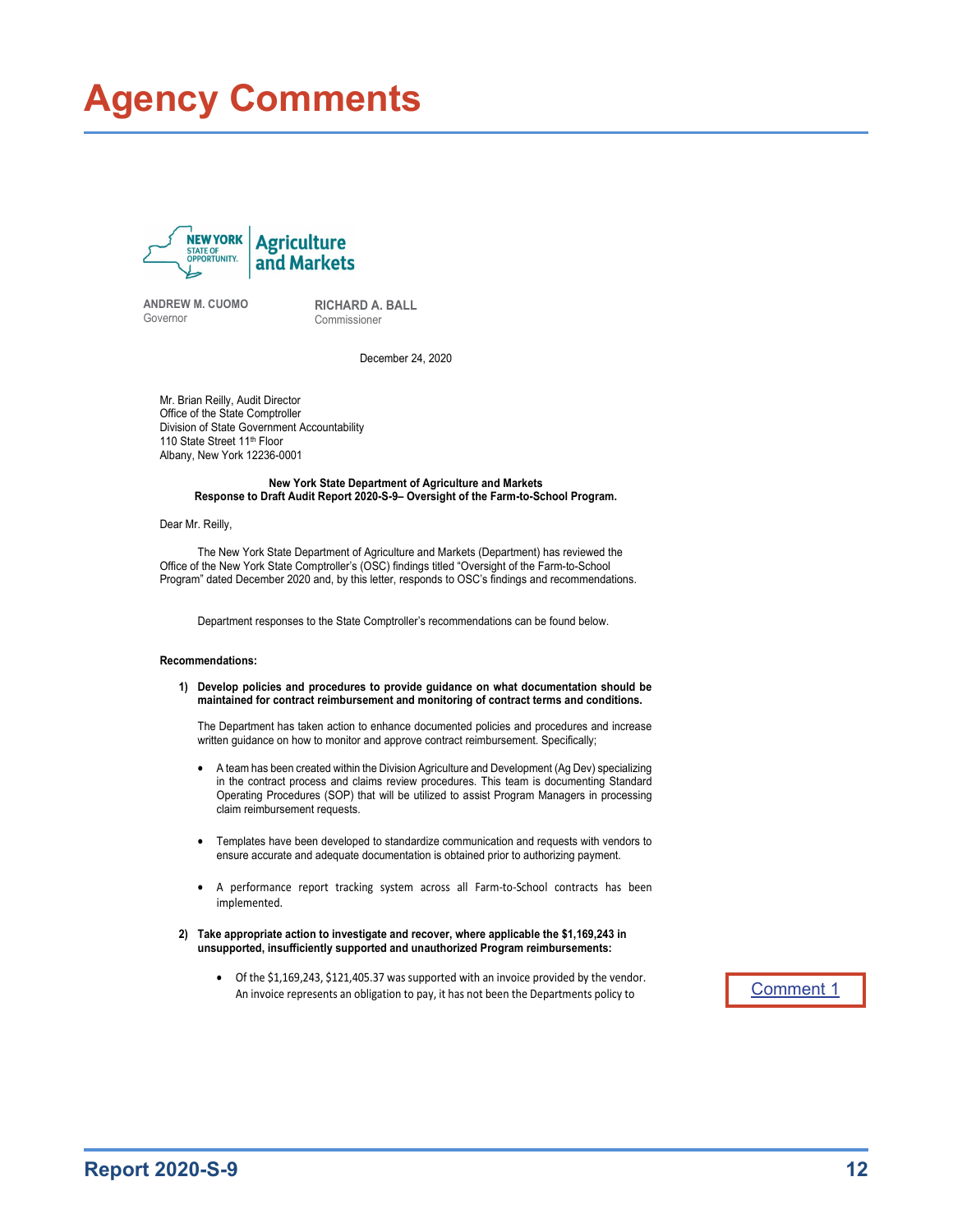require a receipt in addition to the invoice, however per OSC position we will ensure additional supporting documentation is obtained in the future.

- Of the \$1,169,243 OSC classified \$89,689.37 as an "unauthorized" expense.
	- i. Of the \$89,689.37 classified as unauthorized, \$41,057.99 relates to contract #C00064GG.The Department disagrees with this classification as an unauthorized expense.

The contract allotted payment for a coordinator position and this specific contract included the coordinators name. The person who fulfilled this role became terminally ill and passed away. As a result, the vendor had two employees' step in to fulfil the coordinator role. The Department provided verbal authorization and ensured the salaries were accurate documented, supported and aligned with the contract terms.

The Department acknowledges that we could have updated the contract to reflect the change in personnel due to extenuating circumstances, however, the classification of this as an unauthorized expense is misleading and inaccurate.

ii. OSC indicated payments totaling \$33,122.75 of contract C00205GG was "unauthorized". The Department disagrees with this classification.

As a result of illness, the initial vendor was unable to perform the agreed-upon services. As a result, a contractor was hired to fulfil the requirements of the contract. The contract was ultimately modified to reflect the use of a contractor rather than a salaried employee. While we admit the amendment was not completed timely; to insinuate the payment wasn't authorized isn't accurate. The services performed were in line with the objectives, tasks and performance measures of the contract.

- iii. All expenditures OSC noted as "unauthorized" do not need to be recovered, as they are legitimate expenses under the contracts. Going forward, we will ensure adequate documentation is maintained on site.
- Prior to authorizing payment, the Division of Agriculture and Development leadership team will examine claims for payment to ensure all required documentation is obtained prior to payment.
- A performance report tracking system across all Farm-to-School contracts is being implemented. Vendors will be reminded that payment will not be processed unless the report is received and accepted prior.

#### Conclusion

As a result of the audit findings, we have enhanced our documented polices and procedures and increased training. In addition, internal controls have been enhanced to ensure required documentation is obtained, examined and maintained in accordance with the NYS Guide to Financial Operations prior to authorizing payments.

[Comment 2](#page-15-2)

[Comment 3](#page-15-3)

[Comment 4](#page-15-4)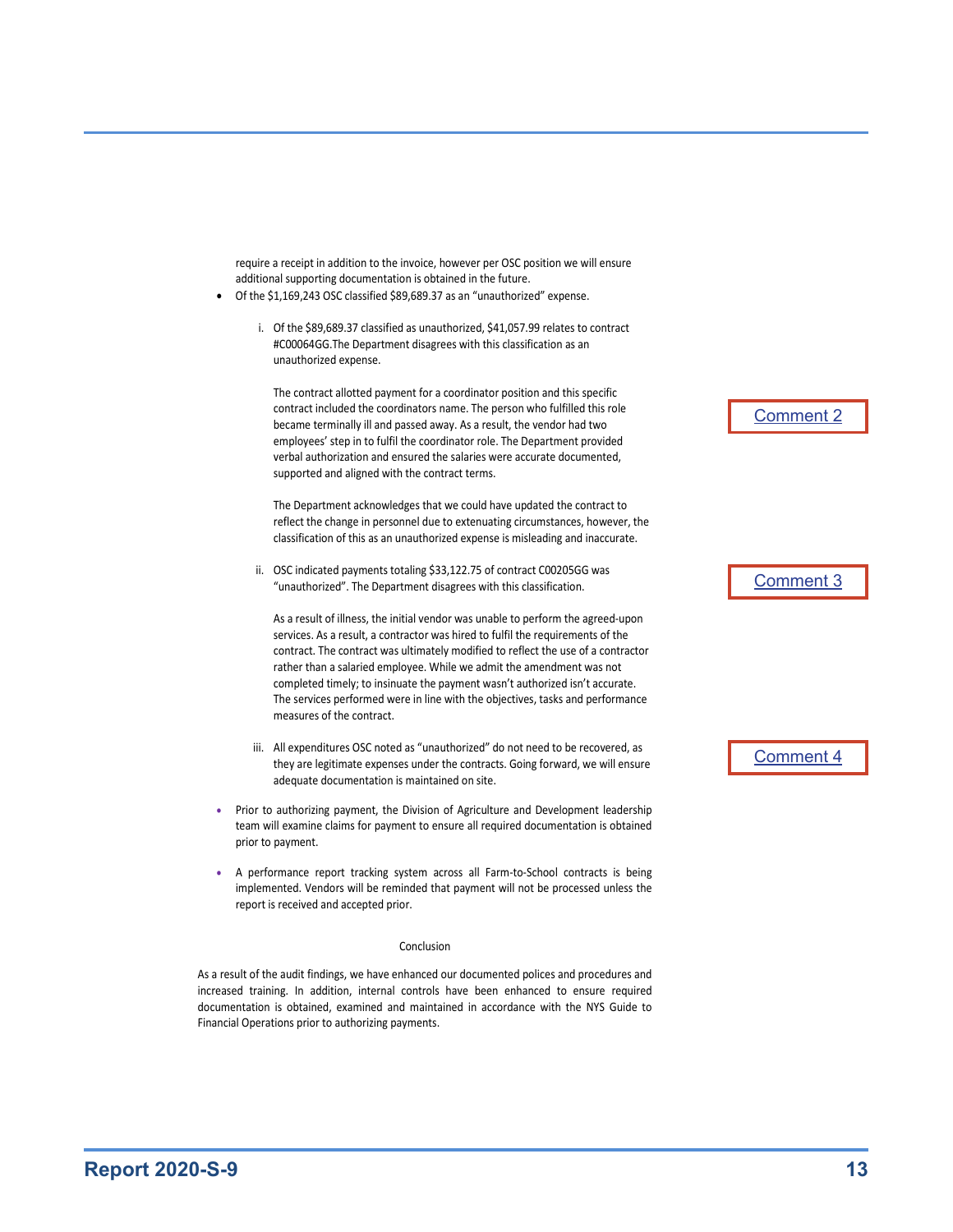Sincerely,

Stephen McGrattan First Deputy Commissioner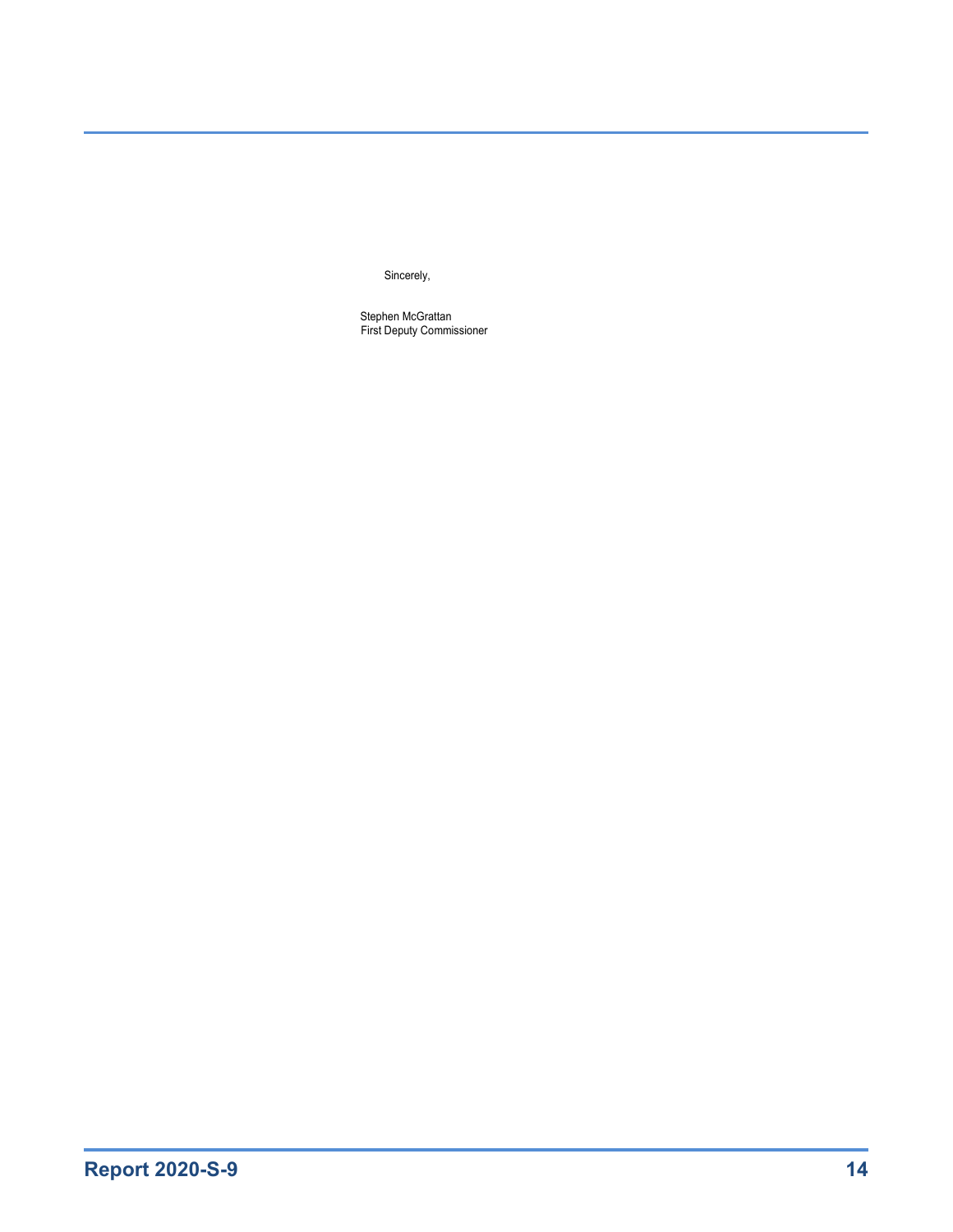## <span id="page-15-0"></span>**State Comptroller's Comments**

- <span id="page-15-1"></span>**1.** While an invoice might represent an obligation to pay at a point in time, it is not sufficient to support that a payment has been made and due reimbursement.
- <span id="page-15-2"></span>**2.** The Department did not provide us specifics of the situation with this contractor, and there was no documentation to support officials' statements in this response. However, we note that almost a third of the personal service expenses were for fringe benefits not allowed under the contract, regardless of who was performing the work. Also, only about half of the unauthorized expenses are related to the coordinator position; the other expenses are payments for equipment.
- <span id="page-15-3"></span>**3.** In addition to the untimely modification, before the contract was amended, the contractor – rather than paying a salaried employee to perform services – paid a sub-contractor almost 4 times as much to perform services totaling \$7,000 over the contracted amount. This was in addition to paying unauthorized travel expenses. Further, regardless of the change in contractors, the Department paid an additional \$20,000 in contracted services instead of equipment, plumbing, and electrical services that should have been covered.
- <span id="page-15-4"></span>**4.** In addition to the above unauthorized expenses, we found other items such as equipment purchased over budget with no documented approval and equipment purchased that differed from what was in the contract. The Department has not addressed these matters.